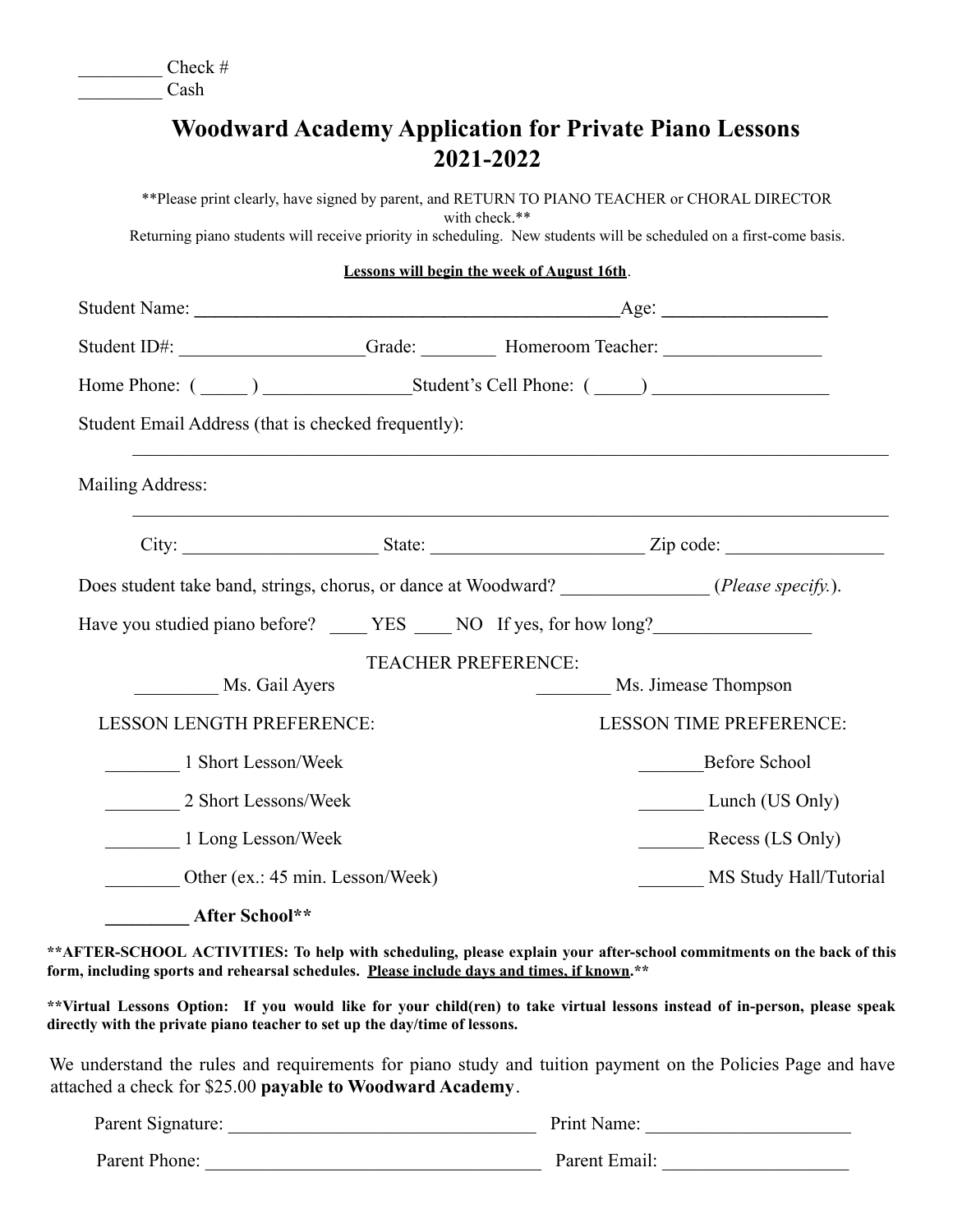## **Policies for Private Piano Study at Woodward Academy 2021-2022**

\*\*For Students and Parents- Please read carefully and keep on file\*\*

**OUR GOAL**: *We aspire to develop students into confident, skilled pianists. Through piano study, we hope* that students will gain a wealth of knowledge that will impact their lives entirely. Students will be introduced to a wide range of literature, from Baroque to Twentieth Century. Along with piano literature, students will *develop strong sight-reading, aural, and technical skills.*

*Regular lesson attendance and practice at home are expected of all students.*

**1) ATTENDANCE –** All scheduled lessons that need to be missed for any reason must be cancelled, by way of email or phone call to the teacher. Please contact the piano teacher **prior** to the lesson day if your child is going to miss a lesson. **If this is not done, tuition will be charged**. In the case of an emergency, please contact the teacher as soon as possible. Every attempt will be made to reschedule missed lessons when the teacher has been notified in advance. Due to difficulty in scheduling, make-up lessons will be given at the teacher's discretion. Make-up lessons may be given privately or in a small group lesson. **The teacher is not required to reschedule lessons missed in the case of student forgetfulness**.

**2) <b>TUITION** – Tuition is charged on the  $1<sup>st</sup>$  day of every other month, (August/September payment is due on August 20th). There are five payments for the school year (August, October, December, February, April). A \$25.00 late fee will be applied if funds are received after the  $5<sup>th</sup>$  day of the pay period. Acceptable forms of payment are cash, check (made out to the teacher), Zelle, Venmo, and Cash App. Tuition is charged at the following rates:

| <b>Lesson Arrangement</b>          | Rate         |
|------------------------------------|--------------|
| 1 Short Lesson (20-30 min.)/Week   | \$30.00/Week |
| 1 Regular Lesson (35-45 min.)/Week | \$45.00/Week |
| 2 Short Lessons/Week               | \$60.00/Week |
| 1 Long Lesson (50-60 min.)/Week    | \$60.00/Week |

**3) LESSONS** – Lesson lengths depend on the time of day and the Woodward Academy class schedule. The scheduling of lessons will conform to the Woodward Academy Calendar, including holidays and exams, during which no lessons are taught. Returning piano students will receive priority in scheduling. New students will be scheduled on a first-come basis and according to availability. Lessons may be scheduled during lunch, recess, middle school study hall/tutorials, before school, and after school. Lessons are taught